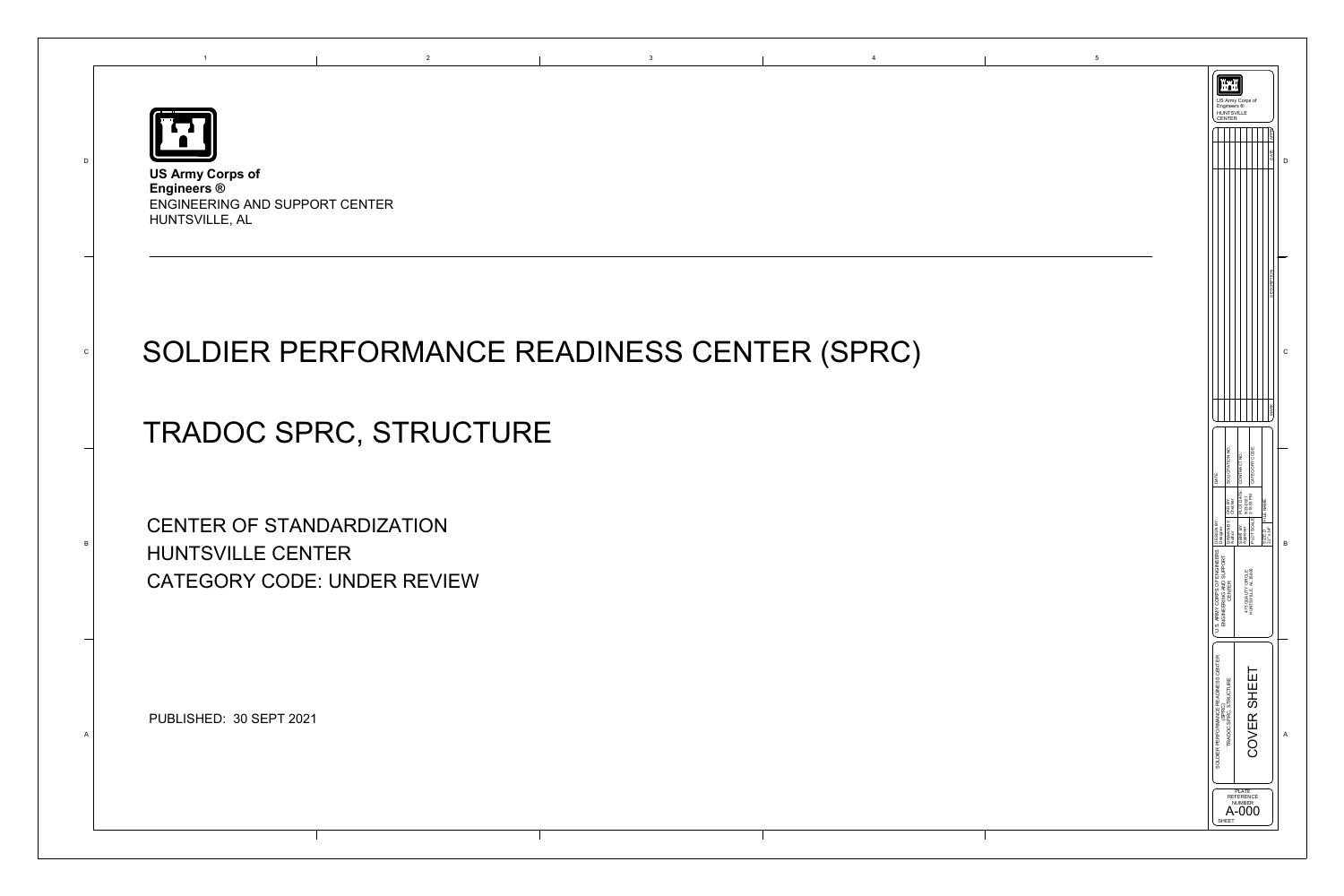| <b>TRADOC SPRC, STRUCTURE</b>         |                                  |                            |                                     |  |  |  |  |  |
|---------------------------------------|----------------------------------|----------------------------|-------------------------------------|--|--|--|--|--|
| <b>DESCRIPTION</b>                    | <b>TOTAL GROSS</b><br>AREA (FT2) | <b>HALF</b><br><b>AREA</b> | <b>ADJUSTED GROSS</b><br>AREA (FT2) |  |  |  |  |  |
| <b>MAIN BUILDING</b>                  | 20,600                           | N                          | 20,600                              |  |  |  |  |  |
| ZONE 0                                | 6,180<br>◡                       |                            | 3,090                               |  |  |  |  |  |
| OVERALL FACILITY SQUARE FOOTAGE SHOWN | 23,690                           |                            |                                     |  |  |  |  |  |
| STANDARD DESIGN MAXIMUM               |                                  |                            |                                     |  |  |  |  |  |
|                                       | -                                |                            |                                     |  |  |  |  |  |

260' - 0"

| ╶╋╤╒┢╴╶╋╤╒┢╴╶╋╤╒┢╶╴╋╤╒┢╶╶╋╤╒┝╶╶╋╤╒┝╶╶╋╤╒┝╴╶╋╤╬╸╶╉╤╄╴╶┽┼╁┾╴╶╅┼┼╄╴╶╅┼┼╄╴╶╅┼┼╄╴╶╉┼┼╄╴╶╅┼┼╄╴╶╅┼┼╄╌<br>╶╅┼┼╄╴╶╅┼┼╄╴╶╅┼┼╄╴╶┽┼┼╄╴╶╅┼┼╄╴╶╅┼┼╄╴╶╉┼┼╄╴╶╉┼┼╄╴╶╉┼┼╄╴╶╈┼┼╄╴╶╅┼┼╄╴╶╉┼┼╄╴╶╉┼┼╄╴╶╋╤╄╴╶╋╤╄╴╶╫╧╄╴<br>╶┽╧╄╸╶╃╧╄╴╶╃╧╄╴╶╃╧╄╴╶╃╧╄╴╶╃╧╄╴╶╃<br>▜▗ <sub>구</sub> ▐▘<br>▁▁▁▁▁ |               |
|--------------------------------------------------------------------------------------------------------------------------------------------------------------------------------------------------------------------------------------------------------------------|---------------|
| ▔▛▛<br>▀▛▟▞<br>╶┪╤╒┢╴╶┪╤╒┢╴╶┪╤╒┢╴╶┪╤╒┢╶╶┪╤╒┢╴╶┪╤╒┢╴╶┪╤╒┢╴╶┪╤╒┢╴╶┪╤╒┢╴╶┪╤╒┝╴╶╅╤╄╴╶╄╤╄╴╶╅╤╄╴╶╄╤╄╴╶┽╤╄╴╶┽╤╄╴╶╅╤╄<br>╶┽┼┾╌╶┿┼┼╄╴╶┽┼┼╄╴╶┽┼┼╄╴╶┿┼┼╄╴╶┽┼┼╄╌╶┿┼┼╄╴╶╃┼┼╄╴╶╃┼┼╄╴╶╋┼╄╴╺╋┼╄╌╴╾╉┼╄╴╺╋┼┞╴╶╋╤╄╴╶╄╧╄╴╶╄╧╄╴╶╫╧╇╴╶╄╧╇<br>╶┽╧╄╸╶╃╧╄╴╶╃╧╄╴╶╃╧╄╴╶╄╧╄╴╶╄                 |               |
|                                                                                                                                                                                                                                                                    |               |
| ╶╋╤╒┣╴╶╋╤╒┣╴╶╋╤╒┣╴╶╉╤╒┝╶╶╄╤╄╷╶╉╤╒┝╶╶╉╤╒┡╴╶╉╤╒┡╴╶╉╤╒┝╴╶╉╤╄╴╶┽╤╄╴╶┽╤╄╴╶┽╤╊╴╶┽╤╊╴╶┽╤╊╴╶┽╤╊╴╶╅╧╋<br>╶┽┼┼╄╴╶┽┼┼╄╴╶┽┼┼╊╴╶┽┼┼╄╴╶┽┼┼╄╴╶┽┼┼╄╴╶┽┼┼╄╴╶┽┼┼╄╴╶╃┼┼╄╴╶╃┼┼╄╴╺┽┼┼╄╴╺╃┼┼╄╴╺╃┼┼╄╴╺╉┼┼╄╴╺╃┼┼╄╴╺╉╤╒<br>╶┽╧╇╴╷┽╧╄╴╶╃╧╄╴╶╃╧╄╴╶┽╧╄╴╶╄╧╄╴╶╃╧                                |               |
| $200' - 0"$                                                                                                                                                                                                                                                        | $30'$ - $0''$ |

## **GENERAL NOTES:**

- **REFERENCE THE ARMY STANDARD DESIGN FOR SOLDIER PERFORMANCE READINESS CENTER (SPRC) DATED MAY 2021 FOR MANDATORY DESIGN INFORMATION.**
- **REFERENCE STANDARD DESIGN CRITERIA FOR SPRC FOR ADDITIONAL DESIGN INFORMATION.**
- **LOCATE FACILITY IN CLOSE PROXIMITY TO TRADOC SPRC, RECONDITIONING.**
- **PERIMETER FENCING, AS REQUIRED, FOR SECURTIY.**

N

PLAN NORTH 16 12 8 4 16 32

 $\bigoplus$ 

SCALE: 1/16"=1'-0"

0



2

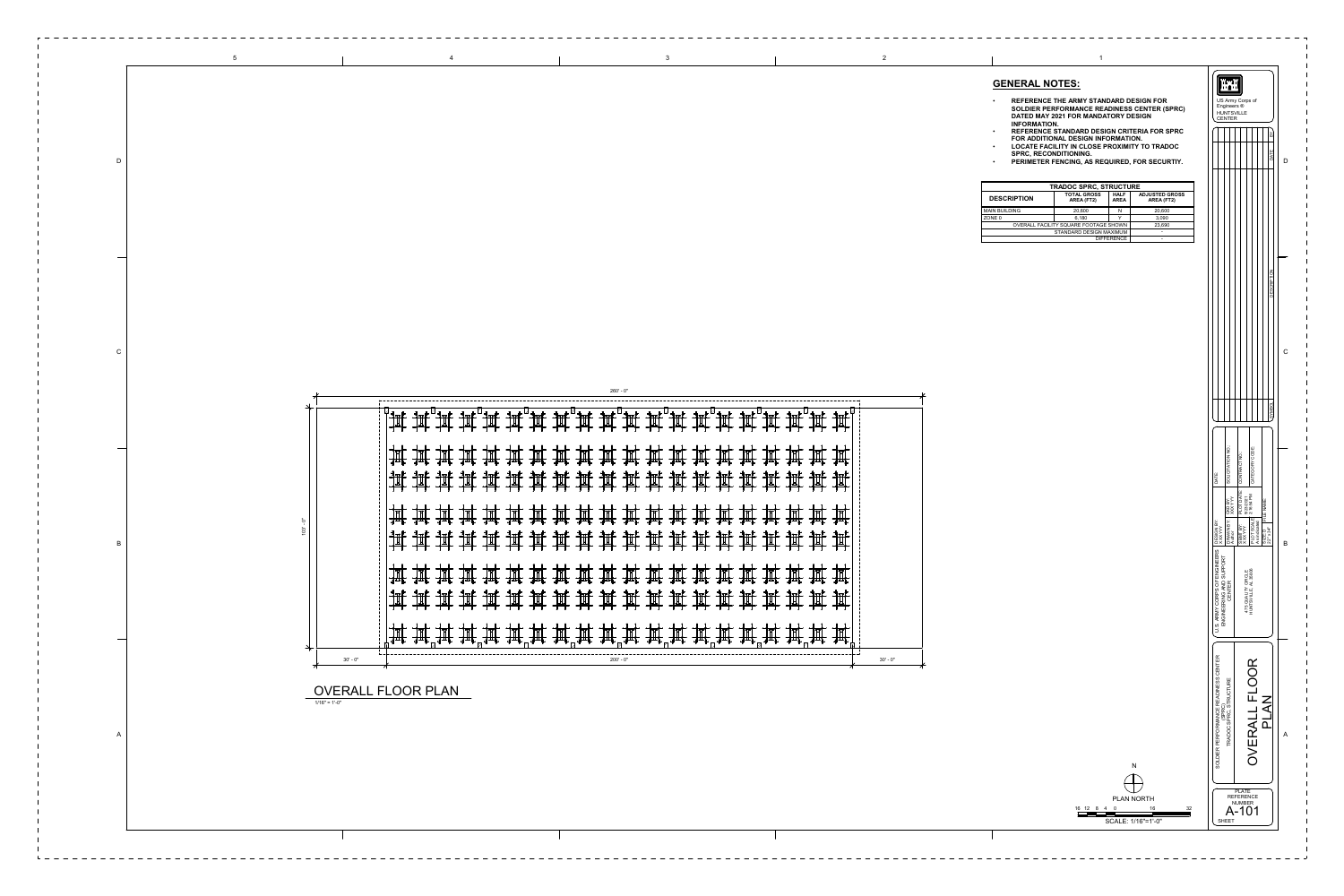

\_ \_ \_ \_ \_ \_ \_ \_ \_ \_ \_ \_ \_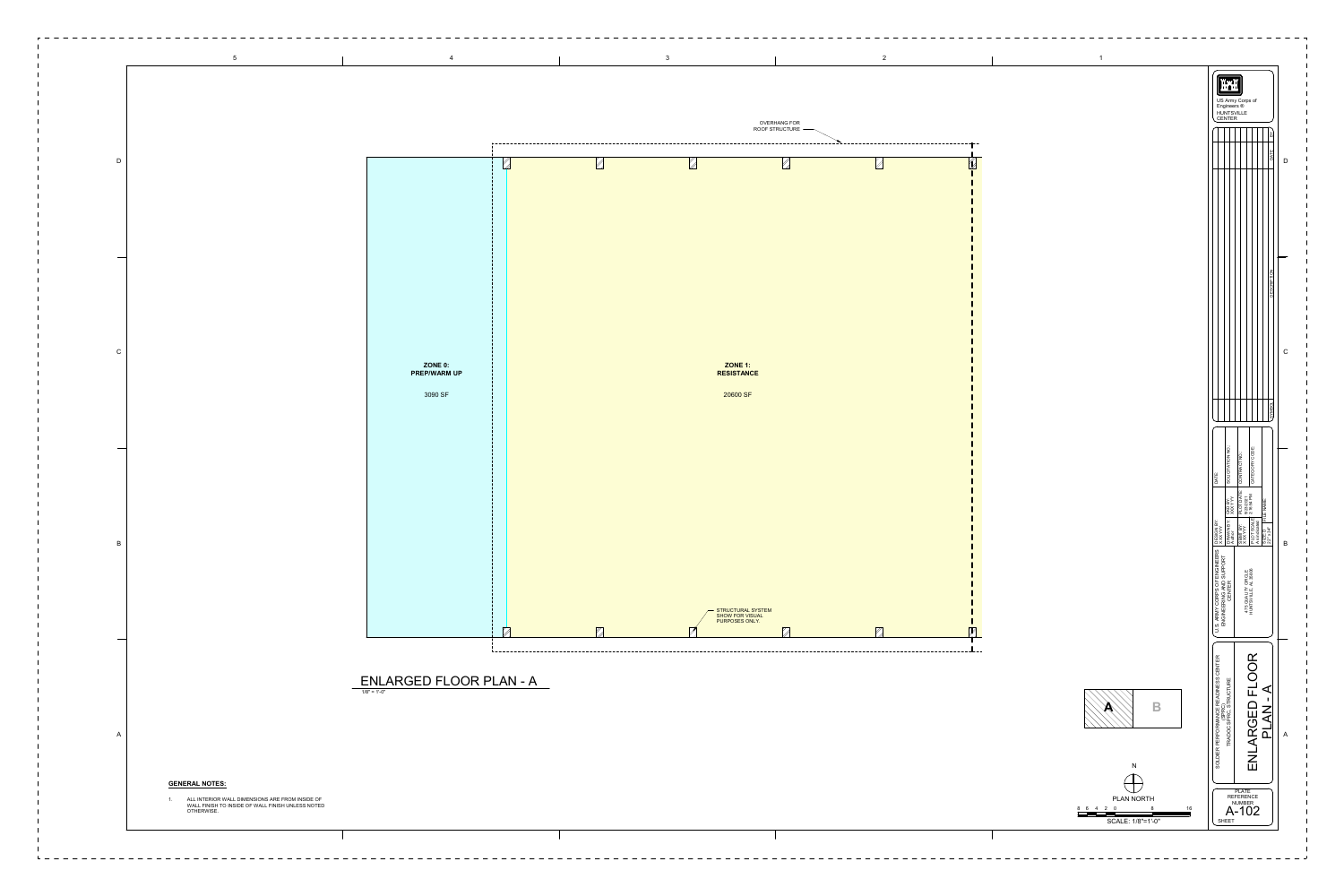|  | - OVERHANG FOR<br>ROOF STRUCTURE          |                                                                      |          |               |                                    |  |
|--|-------------------------------------------|----------------------------------------------------------------------|----------|---------------|------------------------------------|--|
|  |                                           |                                                                      |          |               |                                    |  |
|  | <b>ZONE 1:<br/>RESISTANCE</b><br>20600 SF |                                                                      |          |               | ZONE 0:<br>PREP/WARM UP<br>3090 SF |  |
|  |                                           | — STRUCTURAL SYSTEM<br>SHOW FOR VISUAL<br>PURPOSES ONLY.<br>$\nabla$ | $\nabla$ | $\mathcal{L}$ |                                    |  |



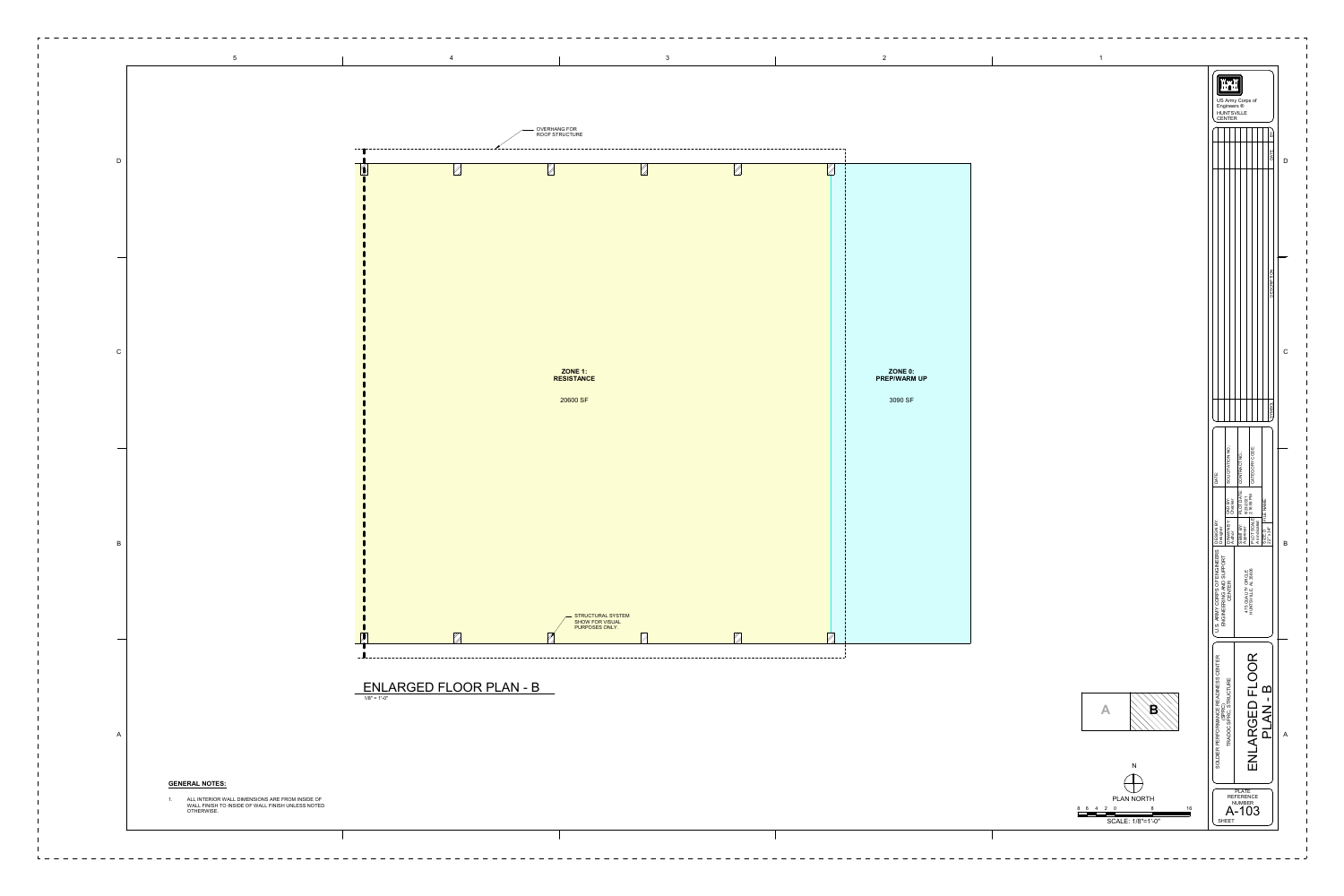